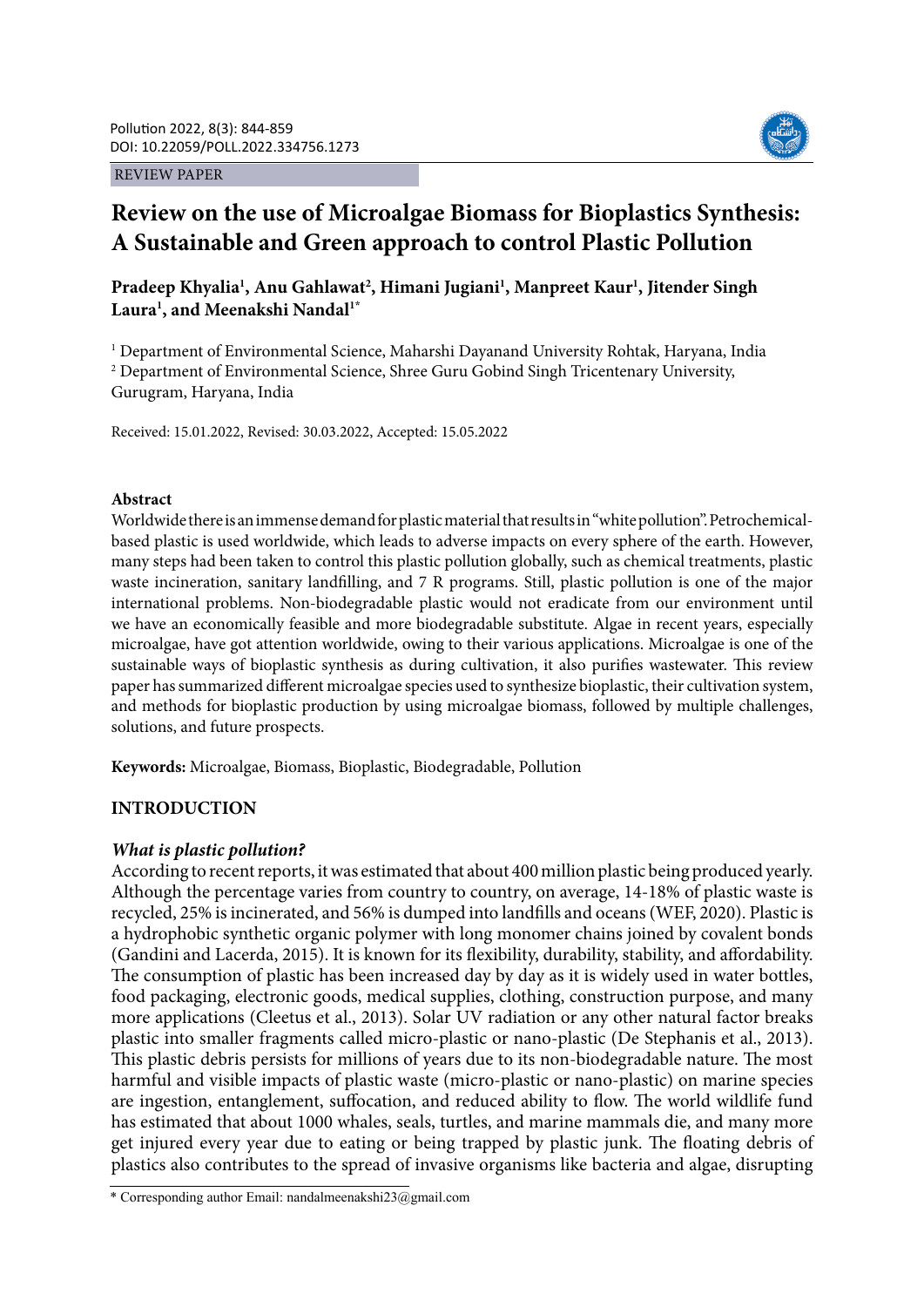

**Fig. 1:** Types of bio-plastic.

the marine ecosystem. Even human life suffers as this plastic debris gets biomagnified in the food chain from marine life. It is also responsible for climate change as the burning of plastic leads to the release of harmful greenhouse gases like carbon dioxide, methane, nitrous oxide (Casabianca et al., 2020).

## *Bioplastic- an alternative to conventional plastic*

Bioplastic has almost similar properties like flexibility, durability, stability to ordinary plastic. Algal-based bioplastic may have a vital role as an eco-friendly and biodegradable plastic that has less potent to damage our environment than conventional plastic (Hempel et al., 2011). The term 'bioplastic" includes two separate things: bio-based and biodegradable. The term Biobased means that the material used for making plastic is derived fully or partially from natural biomass like corn, sugarcane, bacteria, or algae. While Biodegradable term means the plastic can be completely degraded by microorganisms and substances like water, carbon dioxide, and compost under specific conditions and time frames. Not all Bio-plastic are bio-based and biodegradable. They can be either of them or both (Reddy et al., 2013; EB, 2018).

Bioplastic is divided mainly into three groups (Fig 1):

- 1- Bio-based (fully or partially) and non-biodegradable Bio-based PP, PE.
- 2- Bio-based and biodegradable- PLA, PHA, starch.
- 3- Petroleum-based but biodegradable- PCL, PBS.

## *Use of microalgae in bioplastic: an emerging field*

There is various form of bioplastic, but not all are eco-friendly. Only biodegradable bioplastics are good for our environment. Many research papers have been published on biodegradable bioplastic, and it was reported that bioplastics can be obtained from natural resources like Polylactic acid, a biodegradable polymer obtained from corn starch, potato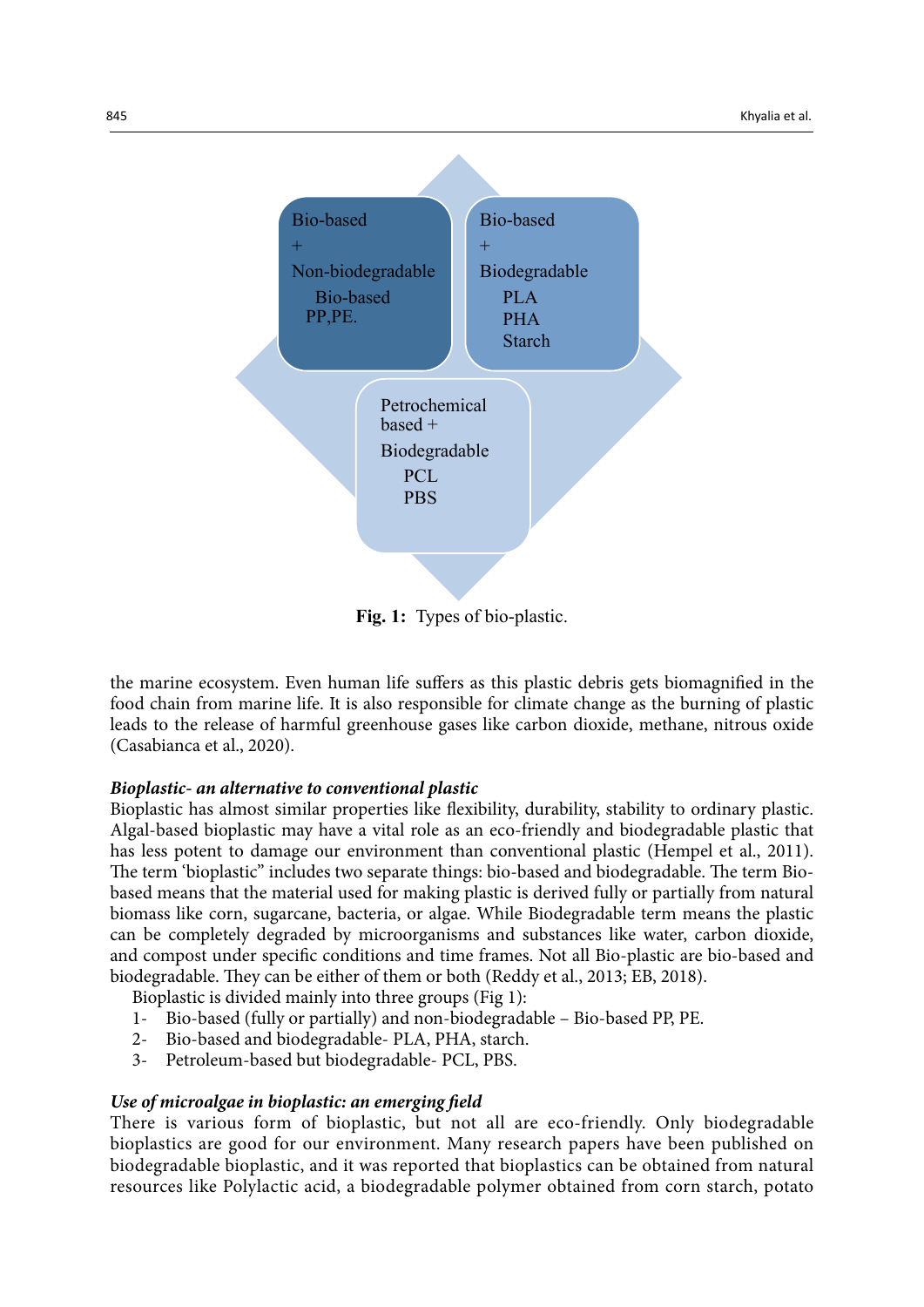starch, and banana peel (Marichelvam et al., 2019; Moshood et al., 2022). Even various heterotrophic bacteria are also fermented to produce biodegradable polymers like PHA and PHB (Ross et al., 2017).

Nowadays, researchers have focused on using microalgae as a source of bioplastic, as algal biomass can be cultured easily and less expensive than bacteria because bacterial cultivation requires nutrients media like carbon (glucose), salts, and minerals. In contrast, microalgae require sunlight, carbon dioxide, and they can grow in wastewater also (Ross et al., 2017). Microalgae is an exciting source to improve the sustainability of bioplastic production and improve water supplies during its production. The PHB content of algal biomass enhances the recycling property of plastic compared to bacteria-based bioplastic (Cinar et al., 2020).

Companies like Algix use microalgae to produce foam polymer, which may have displaced a significant percentage of the fossil fuel-based polymer and act as sustainable polymer. Algix first harvested microalgae through the wildsafe water filtration method, and then after drying and grounding it, they have compounded it into plastic composite pellets. In 2015, Aglix entered into the footwear business, and now it supplies Bloom Foam (which is algal-based) to leading brands like Adidas, Tomas, and Billabong, which expand it into a flexible foam to use in footwear. The use of microalgae in bioplastic formation got attention in 2011, but in later years number of publications decreased, and in 2016 it again increased, and a spike occurred in 2019 that shows the recent increase in interest in this field.

The research activities used two approaches for bioplastic synthesis using microalgae biomassdirect and indirect (Rahman & Miller, 2017). The direct approach methods include:

(1) Blending of microalgae with conventional plastic.

(2) Blending microalgae biomass with other bioplastics.

While indirect approach include:

(1) Harvesting microalgae for biopolymer production such as poly hydroxyl butyrate (PHB). (2) Bio-refinery approach of using wastewater microalgae for multi-products includes biopolymer production.

(3) Genetic engineering of microbial strains to enhance biopolymer production like PHB.

#### **MICROALGAE**

Algae is an aquatic, either prokaryotic or eukaryotic organism able to perform photosynthesis. More than 25000 species of algae have been identified, which are categorized into green algae, blue algae, and brown algae (Mathimani and Pugazhendhi, 2019). Microalgae are microscopic algae found in both marine water and fresh water. These are also known as microphytes, planktonic algae, or phytoplankton. Macro components of microalgae are proteins (6-52%), lipids (7-23%), and carbohydrates (5-23%) while micro components consists of Calcium (0.1- 3%), Magnesium(0.3-0.7%), Sodium(0.-2.7%), Potassium (0.7-1.5%), Iron (1395-11,101 mg/ kg), Selenium(0-0.5mg/kg), Zinc(28-64mg/kg) and Manganese(45-454 mg/kg) (Tibbetts et al., 2015; Kusmayadi et al., 2021).

#### *Use of microalgae in various fields*

Microalgae with a high content of proteins and lipids are used to synthesize biopolymer and various products like supplements (vitamins, antibiotics), recently used for bioremediation to remediate toxic elements present in wastewater. Microalgae have also been used to produce biofuel and fatty acids (Li et al., 2021: Musa et al., 2019), as shown through Fig 2.

#### *Commonly used Microalgae species for Bioplastic formation-*

Most of the studies in this field have used *Chlorella* and *Spirulina* species, as they have a high concentration of polysaccharides.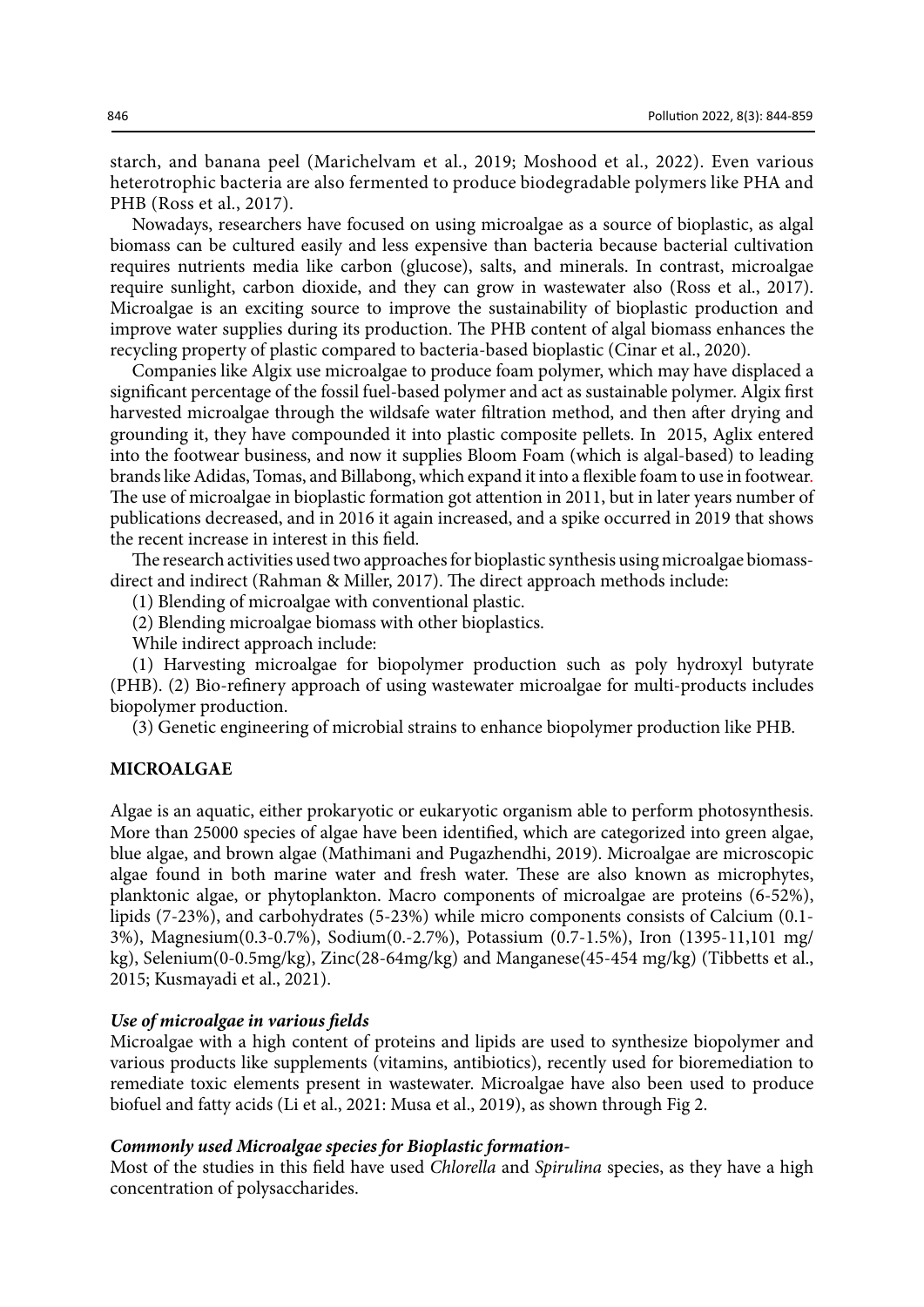

**Fig 2.** Microalgae in various fields. **Fig. 2.** Microalgae in various fields.

**Table.1:***Chlorella* Species used in Bioplastic formation with their Characteristics **Table. 1.** *Chlorella* Species used in Bioplastic formation with their Characteristics

| Microalgae species | <b>Type of Product</b>    | <b>Characteristics</b>   | References               |  |
|--------------------|---------------------------|--------------------------|--------------------------|--|
| C. vulgaris        | 100% algae-based plastic  | 57% protein              | Zeller et al., 2013      |  |
|                    | Chlorella/PVA             |                          | Dianursanti et al., 2018 |  |
| C. vulgaris        | Composites                | 58.5% protein            |                          |  |
| <b>Chlorella</b>   | Chlorella/PP              |                          | Zhang et al., 2000       |  |
|                    | Composites                | $\overline{\phantom{a}}$ |                          |  |
| <b>Chlorella</b>   | Chlorella/PVC             |                          | Zhang et al., 2000       |  |
|                    | Composites                | ٠                        |                          |  |
| <b>Chlorella</b>   | Chlorella/PVA blend films | $\overline{\phantom{m}}$ | Sabathini et al., 2018   |  |
| <b>Chlorella</b>   | Chlorella/PE              | 38%starch                | Otsuki et al., 2004      |  |
|                    | Composites                |                          |                          |  |

#### *Chlorella*

It is a green alga that is single-celled and found in freshwater. Their size varies from 2-10 mm with spherical cells. Due to its small size is commonly used to make biomass-polymer bends (Musa et al., 2019). There are about 30 different species of *Chlorella,* but only two are widely used in research *– Chlorella Vulgaris a*nd *Chlorella Pyrenoidosa*. Different *Chlorella* species used in bioplastic production and their characteristics have been compiled in Table 1.

#### *Spirulina*

It is blue-green microalgae. It is commercially important and has been consumed for centuries for its high nutrient value (55-75% protein by dry weight, vitamin B, vitamin E, beta–carotene, antioxidants, lipids, and many minerals). It grows naturally in both freshwaters and marine water. It is easy to harvest compared to *Chlorella*, so researchers are more interested in how to use it in various product formations. Many research papers have been published showing how the usage of *Spirulina* for biodegradable plastic synthesis is beneficial as its high protein content enhances tensile strength and improves overall functioning. It is also used to make hybrid plastic by blending with bioplastic or conventional petroleum-based plastic-like Polyethylene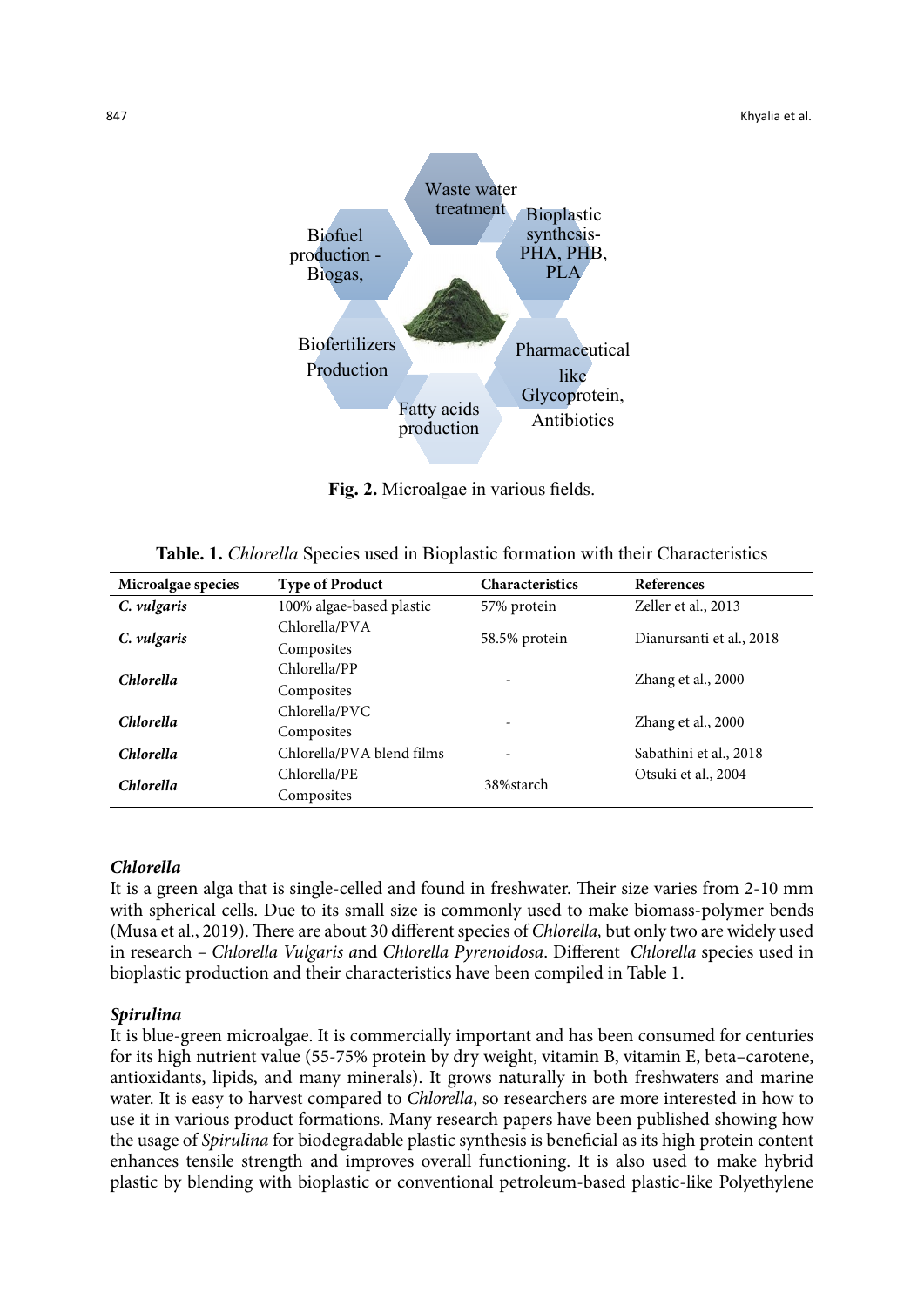(PE). Different species of *Spirulina* used for bioplastic production and their characteristics have been compiled in Table 2.

#### *Other species of microalgae used for bioplastic synthesis*

Besides *Chlorella* and *Spirulina,* other microalgae species are also used for bioplastic synthesis compiled in Table 3.

#### *Microalgae cultivation*

Various microalgae cultivation methods are mentioned in the literature to produce algal biomass, but two commonly used cultivation systems are open and closed culture systems, as discussed in table 4. Open culture systems are similar to ponds and lakes. They are less expensive to build and maintain, allow for large-scale production and use less energy, but they have a high risk of contamination and poor control over growth and culture parameters such as mixing, pH, temperature, and nutrients (Suparmaniam et al., 2019). The most common microalgae cultivated in open pond systems are Scenedesmus, Spirulina, and Chlorella (Siddiki et al., 2022). Raceway and Circular are two common open pond system configurations. The closed Culture system includes Photobioreactor, which is an enclosed cultivation vessel with a  $CO_2$  and light source. It takes up less space, has better control over cultivation parameters, poses a low risk of contamination, has high productivity, but is extremely difficult to scale up production, costs a lot of money to build, and uses a lot of energy (Zhu, 2015). Cultivation of axenic single-species microalgae can be done in a close culture system. A photobioreactor is a type of closed pond system that uses a photobiological reaction to control the growth of microalgae, allowing the

| <b>Microalgae Species</b> | Product            | <b>Characteristics</b>   | References               |  |
|---------------------------|--------------------|--------------------------|--------------------------|--|
| S. platensis              | Blend with PE      | 57% protein              | Otsuki et al., 2004      |  |
| S. platensis              | Bioplastic biofilm | 60% protein              | Zeller et al., 2013      |  |
| S. platensis              | Bio filler         | $\overline{\phantom{a}}$ | Dianursanti et al., 2019 |  |
| <b>Spirulina</b>          | Blend with PE      | $\overline{\phantom{a}}$ | Ciapponi et al., 2019    |  |
|                           | Compatibilized     |                          |                          |  |
| <b>Spirulina</b>          | Bioplastic         | 58% protein              | Wang, 2014               |  |
|                           | PBS/Spirulina      | 60% protein              | Zhu et al., 2017         |  |
| Spirulina                 | Composites         |                          |                          |  |

|  |  |  | <b>Table. 2.</b> Spirulina Species used in bioplastic synthesis with their Characteristics. |
|--|--|--|---------------------------------------------------------------------------------------------|
|--|--|--|---------------------------------------------------------------------------------------------|

**Table. 3.** Other species of microalgae used for bioplastic synthesis

| Microalgae Species        | Product                   | Characteristics              | References                |
|---------------------------|---------------------------|------------------------------|---------------------------|
| Chlorogloea fritschii     | Bioplastic-PHBs           | PHBs levels:<br>14-17%       | Monshupanee et al., 2016  |
| Phaeodactylum tricornutum | Bioplastic-PHBs           | PHBs level:<br>10.60%        | Hempel et al., 2011       |
| Calothrix scytonemicola   | Bio-based<br>plastic film |                              | Johnsson and Steuer, 2018 |
| Calothrix scytonemicola   | <b>PHAs</b>               | PHAs levels:<br>$10 - 13%$   | Johnsson and Steuer, 2018 |
| Nannocloropsis gaditana   | <b>PBAT</b>               | <b>PBAT</b> level:<br>17-19% | Torres et al., 2015       |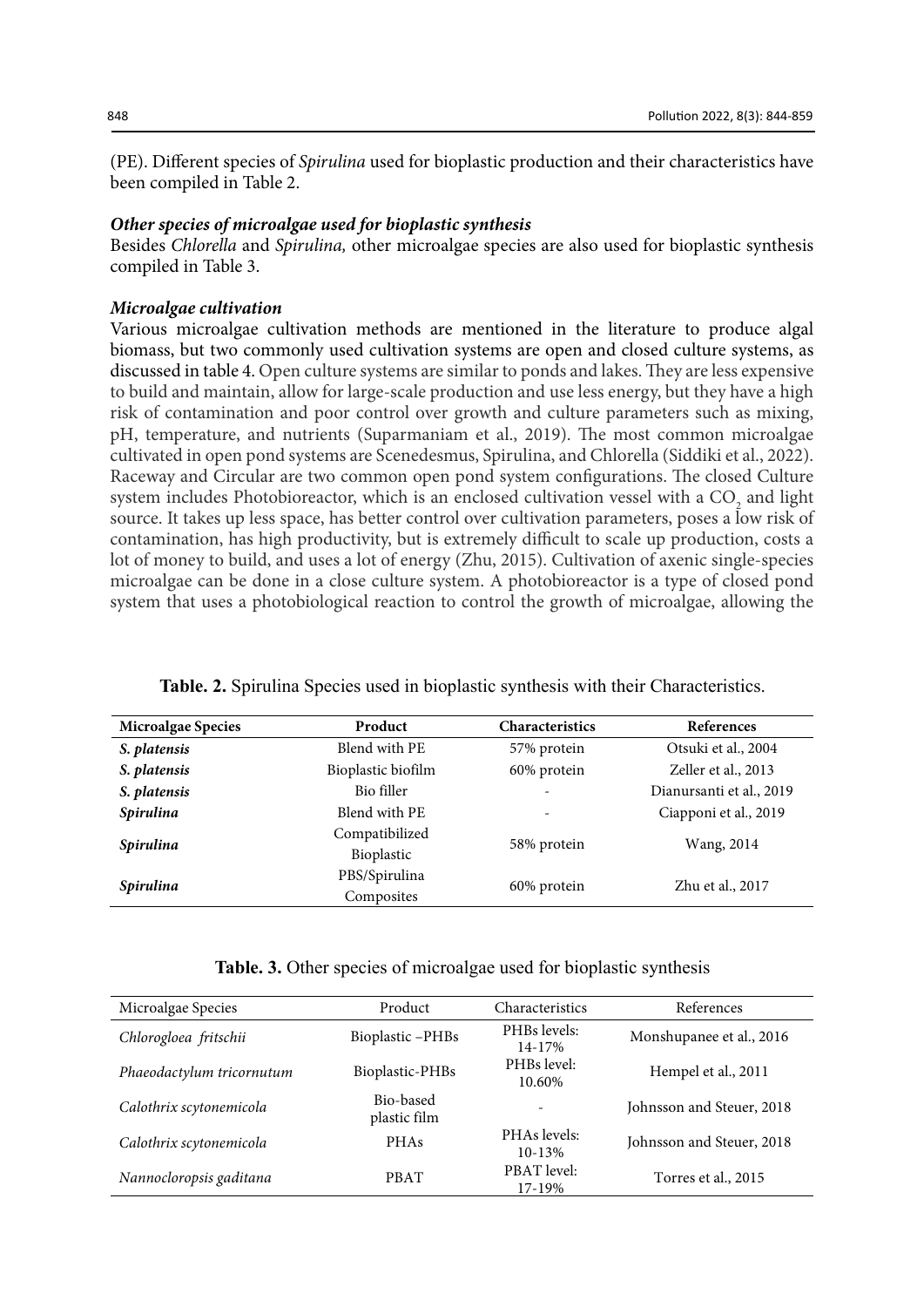| Table. 4. Microalgae Cultivation Systems (Debowski et al., 2012; Banerjee and Ramaswamy, |  |
|------------------------------------------------------------------------------------------|--|
| 2017; Onen et al., 2020).                                                                |  |

| <b>Microalgae Cultivation System</b> | Descriptions                                                              |
|--------------------------------------|---------------------------------------------------------------------------|
|                                      | It is an open air culturing system that includes ponds, tanks and raceway |
|                                      | ponds. Here cultured microalgae get influenced by exterior surroundings.  |
|                                      | Advantages                                                                |
|                                      | • Easy to clean up                                                        |
| <b>Open Culture System</b>           | Durable                                                                   |
|                                      | Low cost                                                                  |
|                                      | Disadvantages                                                             |
|                                      | Difficult to control cultured media                                       |
|                                      | High contamination risks                                                  |
|                                      | It is commonly known as Bio-reactor. No interaction occurred between      |
|                                      | cultured microalgae and exterior surroundings.                            |
|                                      | Advantages                                                                |
|                                      | More cell growth<br>٠                                                     |
| <b>Close Culture System</b>          | Higher productivity                                                       |
|                                      | Fewer contaminations                                                      |
|                                      | Disadvantages                                                             |
|                                      | Expensive                                                                 |
|                                      | Difficult to scale up                                                     |

| <b>Table. 5.</b> Liming factors for microalgae cultivation (Knuckey et al., 2006; Mathimani and |  |
|-------------------------------------------------------------------------------------------------|--|
| Pugazhendhi, 2019; Madadi et al., 2021)                                                         |  |

| S.No. | <b>Limiting Factors</b>  | <b>Remarks</b>                                                                                                 |
|-------|--------------------------|----------------------------------------------------------------------------------------------------------------|
|       | <b>Space Constraints</b> | Microalgae require proper space for their growth                                                               |
| 2.    | Deficit of resources     | Microalgae growth depend on various resources like<br>carbon, oxygen, Nitrogen etc                             |
| 3.    | Water scarcity           | water is essential for sustain of microalgae                                                                   |
| 4.    | Inadequate financial aid | Some industries don't have good financial support,<br>which influences the growth of microalgae                |
| 5.    | Knowledge gap            | Adequate knowledge require for handling various<br>equipment and resourrces                                    |
| 6.    | Light                    | For synthesize of essential molecules and to produce<br>ATP and NADPH microalgae requires light                |
|       | pH                       | The optimum range of pH varies between 7.5 and 8.5<br>for microalgae growth which varies with different strain |

cultivation of species that would otherwise be impossible to grow (Singh and Sharma 2012; Siddiki et al., 2022).

Light intensity is the most important factor in both systems. The sun is the light source in open cultivated systems, while optical fibres and light emitting devices are used in closed cultivated systems (LED). If the photosynthetically active radiation (PAR) level in both cultivation systems exceeds the saturation level, it may become a limiting factor, inhibiting cell growth and lowering productivity (Hempel et al., 2011). Yeh et al. (2010) investigated the effects of three key variables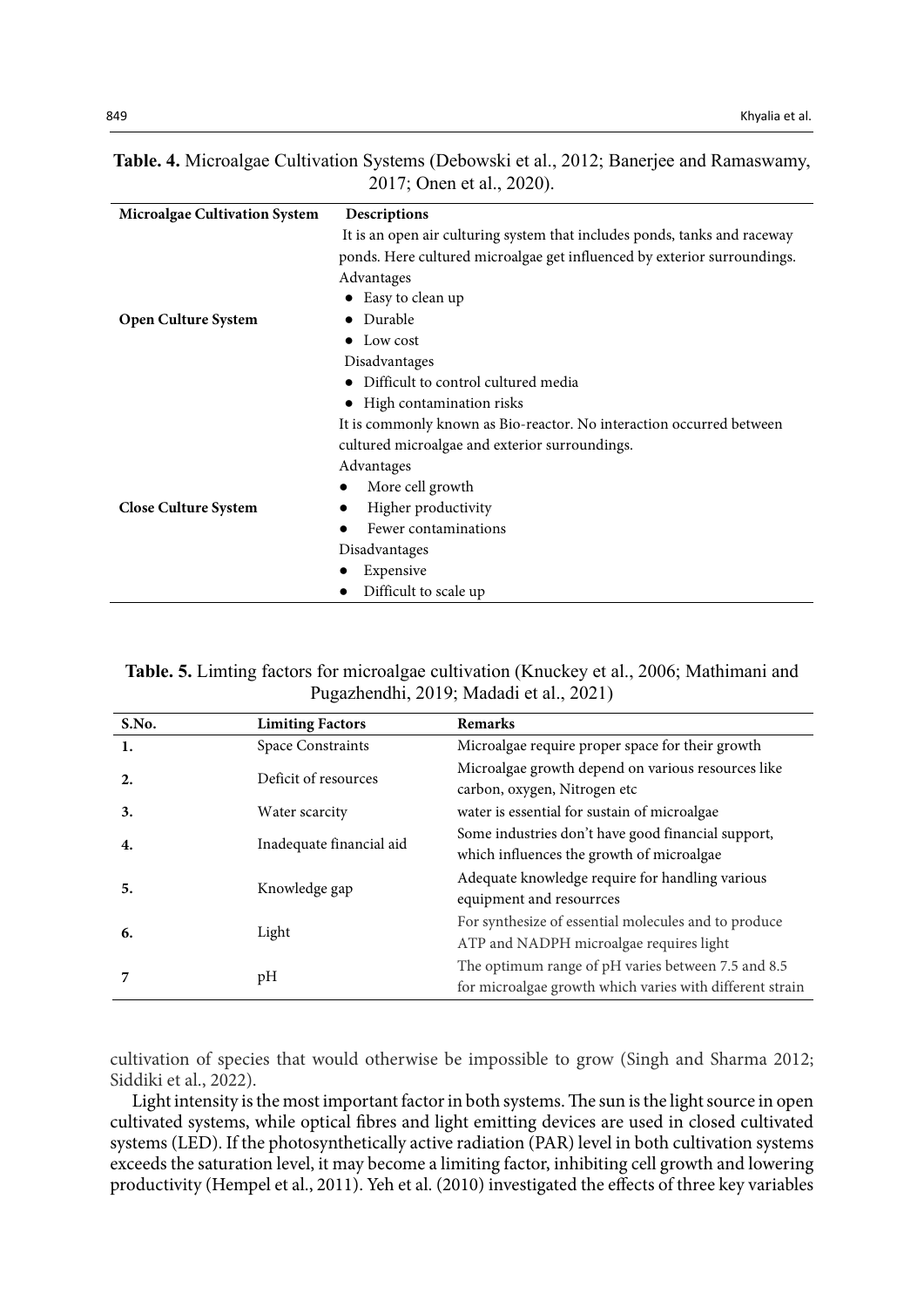on the growth of an indigenous microalgae, C. vulgaris: carbon content, light intensity, and light source. The carbon content and light sources for microalgae growth were bicarbonate and fluorescent lamps. The optimal light intensity for maximum power conversion and overall biomass productivity was 9 W/m<sup>2</sup>. When growing microalgae, pH is a crucial factor to consider because it affects a variety of cellular processes (energy metabolism, proteins, structure and function of the cell organelles, etc.). The rate of growth of microalgae is influenced by the pH of the medium. The optimal pH and salinity for various microalgae species vary (Chhandama et al., 2021). Phosphorus and nitrogen are essential macronutrients for algal development, and they regulate metabolic activity if provided in the right form (Enamala et al., 2018). Microalgae cultivation's expansion necessitated Calcium, iron, magnesium, potassium, phosphorous, nitrogen, carbon, and other nutrients.The limting factors affectng the large scale cultivation of microalgae directly or indirectly are shown through Table 5.

## **METHODS**

Microalgae biomass can be used directly or indirectly for bioplastic synthesis, as shown through flowchart (Fig.3).

#### *Direct use*

In this, the whole microalgae biomass such as lipids, proteins, carbohydrates, fats, and polymers are processed and this algal biomass is blended either with petrochemical-based plastic or bioplastic. Then they passed through different mechanical and thermo-chemical polymerization processes to form hybrid bioplastic with better tensile strength.

#### *The blending of microalgae biomass with conventional plastics*

Microalgae biomass can blend with petro-chemical based plastic during bioplastic production to enhance and improve their properties, functioning, and lifespan.

Production Technology:

#### *Molding and compression*

One of the most common ways to produce microalgae biomass is polymer blends. In this, bio-



**Fig. 3.** Flowchart showing the use of microalgae biomass for bioplastic synthesis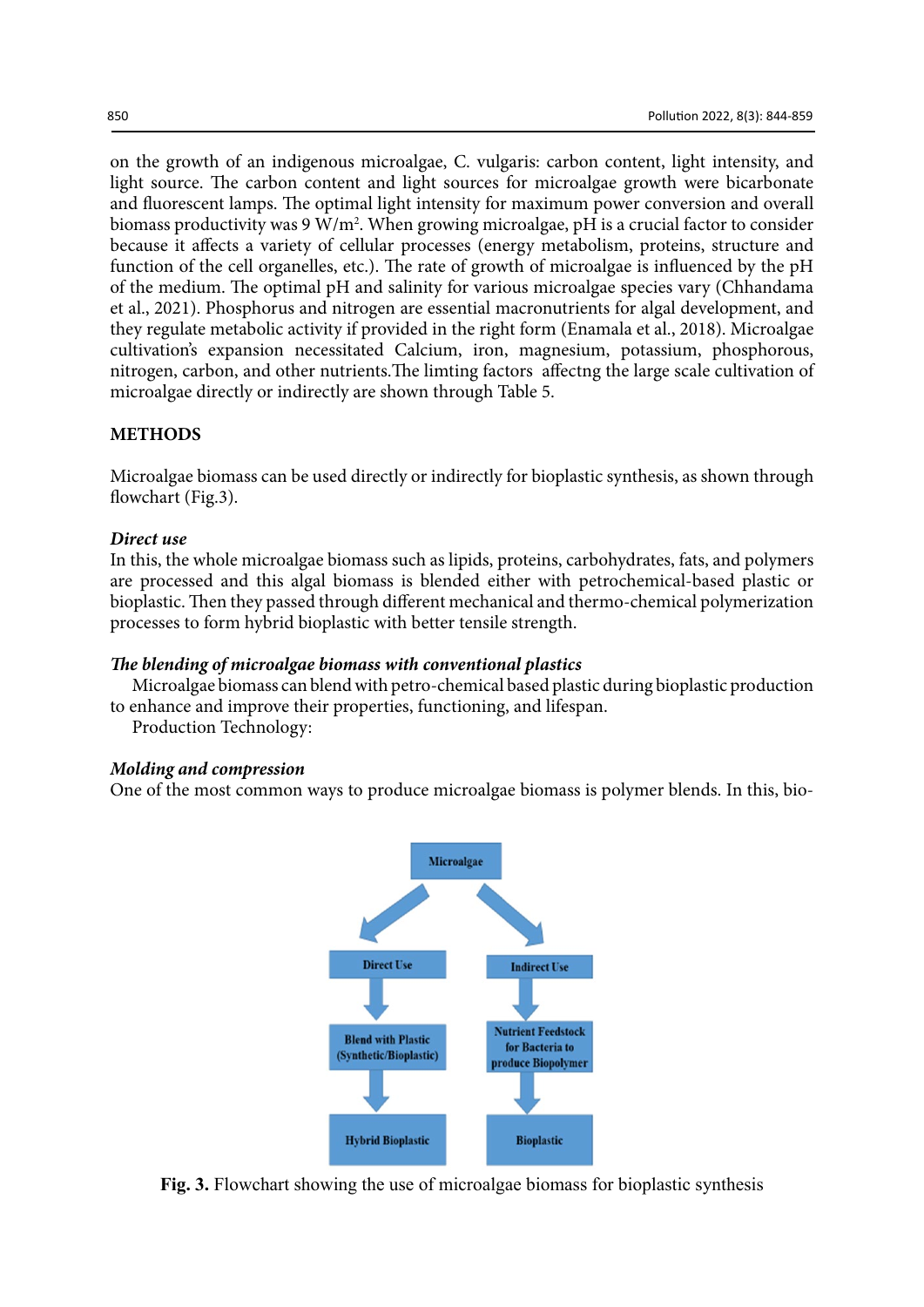composites are formed by compression (at elevated temperature and pressure) of the mixture containing algal biomass, additives, and plastic polymer by placing in mold. The pressure, temperature, and time for compression differ from literature to literature. The most standard ranges reported are 130 to 160 °C, pressure ranges 20 kilopascals to 10 megapascals, and time ranges from 3 to 20 minutes (Fabra et al., 2018).

Otsuki et al. (2004) performed melt mixing with the help of a roller mixer at 160 °C for 7.5 min. On the other hand, Fabra et al. (2018) performed a mix melting at 130 °C for 4 min by utilizing an internal mixer before compression molding. Dianursanti et al. (2018) excluded the compression by pressure and heated the melt mixed mixture in the oven to form hybrid bioplastic.

The size of the produce hybrid bioplastic prototype depends on the dimensions used for molding. The possible size of a prototype can be rectangular flex bars, films or slabs.

#### *Solvent casting*

It is another way for the production of hybrid bioplastic films. In this, microalgae biomass additives and conventional polymer mix in a solvent, cast on the surface, and then dried by air to form films. Here also, the criteria differ from study to study*.* Sabathini et al. (2018) mixed the components (algal biomass, petrochemical plastic, and additives) in water as a solvent, then cast the mixture on glass plates and air-dried to form microalgae-PVA films. However, Zhang et al. (2000) performed an extra homogenization step on algal biomass aqueous mixture before mixing polymers and additives to ensure proper dissolving to the microalgae biomass into the suspension.

Compression molding and solvent casting are the two most common methods for making bioplastic by blending microalgae biomass and conventional plastics. However, apart from these, twin-screw extrusion and Injection molding are also used in the market. Torres et al. (2015) used a combination of both Injection molding (at 30 °C) and twin-screw extrusion at 140<br>°C to form microalgae –PBAT hybrid bioplastic C to form microalgae –PBAT hybrid bioplastic.

Table. 6. shows microalgae blend with conventional plastics in a specific ratio. It can be concluded from the table that, in general higher the Microalgae biomass/plastic ratio microalgae higher will be the tensile strength of plastic and make it more compactable and long-lasting.

#### *Microalgae biomass blended with Other Bioplastics*

Microalgae biomass can blend with bioplastic (derived from a natural polymer like PLA, starch, cellulose) to manufacture a hybrid bioplastic with a better life span and other properties.

 Polylactic acid (PLA) is commonly used bioplastic to blend with microalgae. It is a bio-based biodegradable polymer. It is synthesized by anaerobic batch fermentation of sucrose or glucose at

| <b>Microalgae Sources</b>   | <b>Plastic Blend</b> | Ratio (Microalgae)<br>biomass/plastic) | <b>Tensile Strength</b><br>(MPa) | References          |
|-----------------------------|----------------------|----------------------------------------|----------------------------------|---------------------|
| <i>Chlorella</i>            | PE                   | 10/90                                  | 22                               | Zhang et al., 1999  |
| <i>Chlorella</i>            | PP                   | 10/90                                  | 32                               | Zhang et al., 2000a |
| <b>Chlorella</b>            | PVC                  | 20/80                                  | 30                               | Zhang et al., 2000b |
| Botryococcus Braunii        | <b>PBS</b>           | 20/80                                  | 21.6                             | Toro et al., 2013   |
| Nannochloropsis<br>gaditana | <b>PBAT</b>          | 20/80                                  | 10                               | Torres et al., 2015 |

**Table.6:** Microalgae blend with Conventional plastics and their Resulting Mechanical properties **Table. 6.** Microalgae blend with Conventional plastics and their Resulting Mechanical properties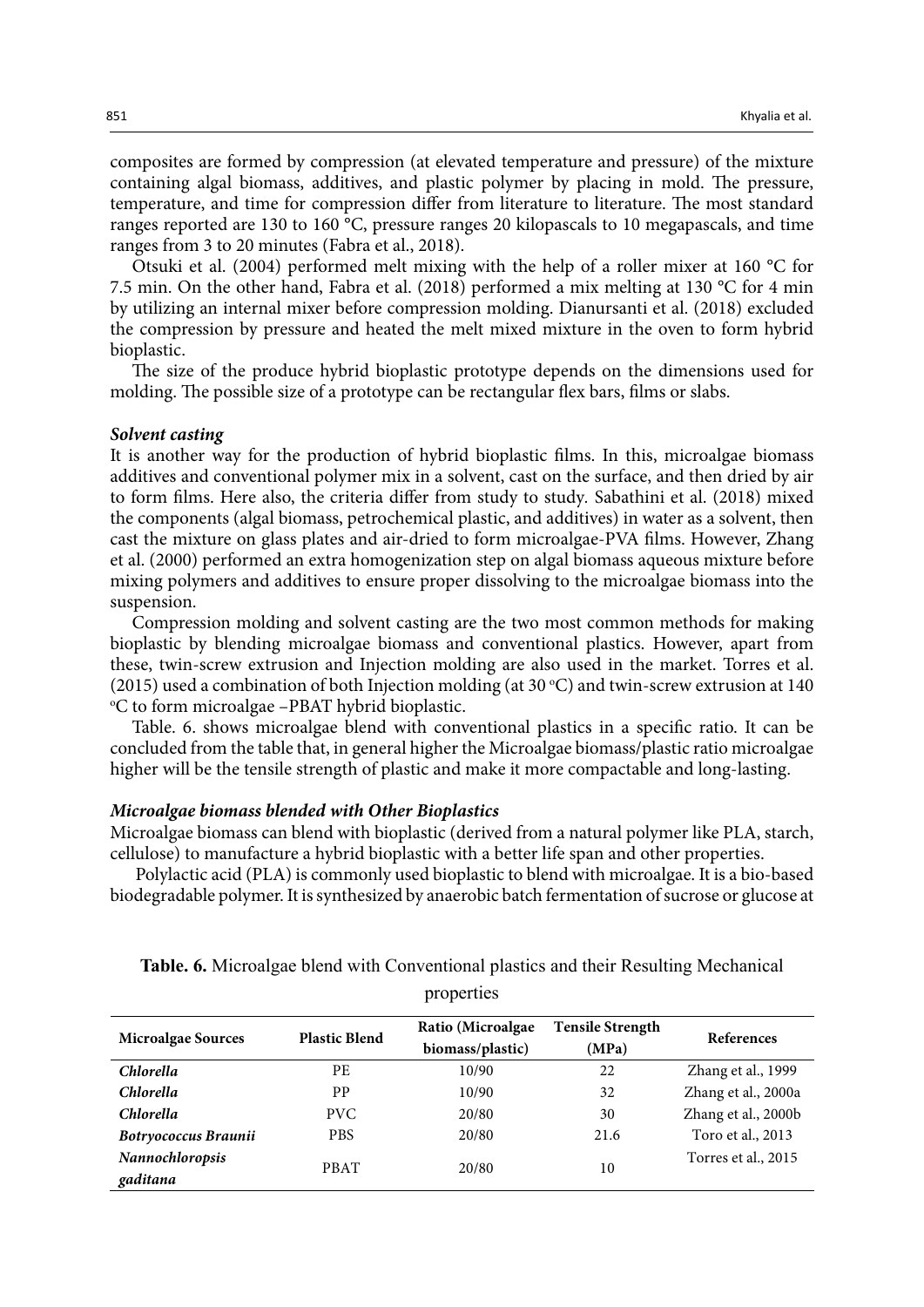| Properties                       | <b>PHB</b>     | <b>PP</b> |
|----------------------------------|----------------|-----------|
| Crystalline melting Point (oC)   | 175            | 176       |
| Crystallinity (%)                | 80             | 70        |
| Molecular weight (KDa)           | 179            | 200       |
| Density $(g/cm)$                 | 1.25           | 0.905     |
| Tensile strength (MPa)           | 40             | 38        |
| <b>Flexural modulus</b><br>(GPa) | $\overline{4}$ | 1.7       |
| UV resistance                    | Good           | Poor      |

|  |  | <b>Table. 7.</b> Comparison of PHB with Polyethylene (Khanna and Srivastava, 2005) |  |
|--|--|------------------------------------------------------------------------------------|--|
|  |  |                                                                                    |  |

higher temperatures (313 K) and pH 5-6 range, followed by purification and polycondensation. It is approved by Food and Drug Administration (FDA). Bulota and Budtova (2015) blended microalgae (0-40 weight% fractions) with PLA and observed that tensile strength had started decreasing if microalgae biomass increased. This showed that algal biomass should blend with bioplastic in a suitable ratio, and excess or least ratio degrades tensile strength. They dried PLA and flaked algal at 80 °C and blended at different compositions (40g final mass) at 180 °C. This ratio was used to make ISO 527 standard "Dumbbell" then Young's modulus and tensile strength was measured. By mixing 80% PLA with 20% (by weight) of green algae, tensile strength value near about 45 MPa while mixing 60% PLA with 40% (by weight) of green algae resulted in higher Young's modulus and this hybrid bioplastic with increased Young's modulus has greater implication in the market.

#### *Indirect method*

In this one algal biomass is used as nutrient feedstock for the growth of other microbes, especially bacteria, for the production of different kinds of bioplastics like polyhydroxy acetate (PAH), poly-lactic acid (PLC), poly-hydroxy butyrate (PHB) inside the bacterial cells (Castro et al., 2015).

#### *Microalgae Biomass as a feedstock for the production of PHAs*

PHA is a bio-based and biodegradable polymer produced by nearly 75 genera of bacteria, including gram-positive and gram-negative bacteria such as Cyanobacteria, Methylocystis parvus, and *Pseudomonas aeruginosa and Azotobacter vinelandi.* Its molecular size range between 50000- 100000 Da. It was estimated that PHA contributes 5% of the world's bioplastic and 0.05% to overall plastic production. There are about 155 unique PHA monomers, but the most commercially important one is Polyhdydroxybutyrates (PHBs) due to their similarity with the properties of Polyethylene (PP) (Khanna and Srivastava et al., 2005; Zhou et al., 2011).

Table 7. shows the comparison between microalgae-based Polyhdydroxybutyrates (PHB) and conventional polymer Polyethylene (PP). The value of different properties like crystalline melting point (in °C), crystallinity, molecular weight, density, tensile strength, flexural modulus, and UV resistance have been discussed in this table. It has been observed that the properties mentioned in the table for both the polymer are almost similar. The demand for the production of PHA is enhancing day by day because it has wide implications in markets, such as being used for making rubbers, tires. Currently, the focus is on reducing the production cost of PHAs and their other monomers like PHBs. The most common production process is the fermentation of bacterial colonies, but it is economically less feasible. To reduce the production cost, the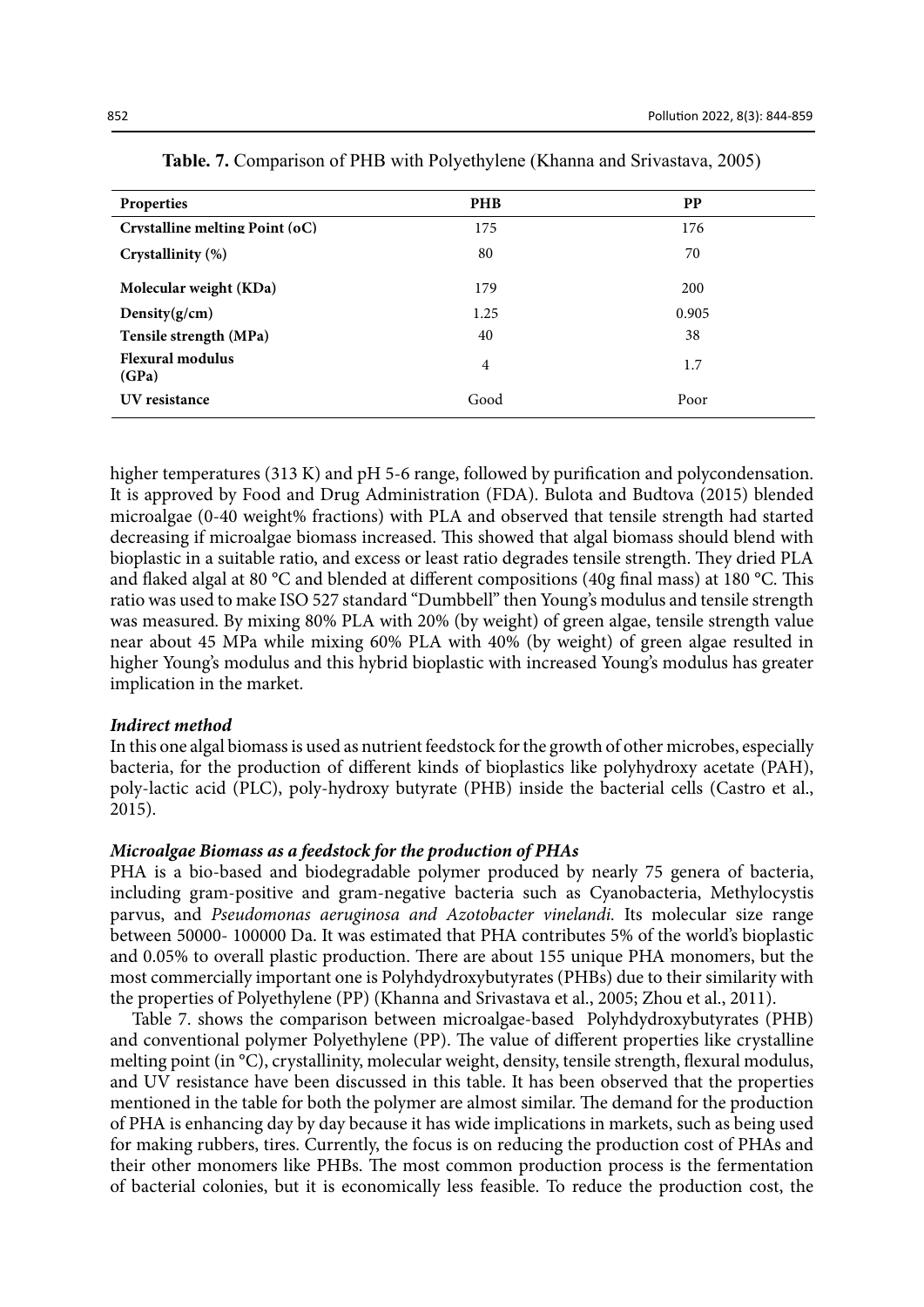

**Fig. 4.** Process of Polyhydroxybutyrate (PHB) production in E.coli using harvesting microalgae from a wastewater treatment plant (Rahman et al., 2015).

researchers started to use microalgae biomass as a feedstock to cultivate bacterial colonies to produce PHAs.

#### *Microalgae Biomass Hydrolysis for production of PHBs*

The wastewater microalgae could be hydrolyzed to reduce the cost of PHAs production. Many studies have concluded that algal biomass act as a good media supplement for the growth of bacteria colonies. Castro et al. (2015) used hydrolyzed microalgae biomass to cultivate *Clostridium* to form butanol, acetone, and ethanol. Zohu et al. (2011) used acid hydrolysis of *Chlorella* biomass as a substrate for the growth of *Saccharomyces cerevisiae* for bioethanol production. Moreover, it has been observed that protein is extracted from microalgae for E.coli growth to produce biofuels.

Similarly, microalgae biomass is used to cultivate E.coli to produce PHBs. Ellis et al. (2012) find out that weak domestic wastewater having about 20mg/L Nitrogen and 4mg/L Phosphorus is enough for microalgae biomass growth. Rosano and Ceccarelli (2014) demonstrated that using hydrolyzed wastewater microalgae biomass as a growth media for recombinant E.coli strain that expresses the phaCAB operon produces a good amount of PHBs. The microalgae biomass was collected from the wastewater treatment plant in Logan, UT, United States. Then this algal biomass undergoes continuous flow centrifugation with speed 9000 l/h to scalable the harvesting process. The harvested microalgae were dried and then hydrolyzed at 90 °C with 0.5M sulphuric acid. After that, the biomass was neutralized and centrifuged and the supernatant was used as growth media for recombinant E.coli. The hydrolyzed microalgae biomass was used without any intermediate sterilization to reduce the cost of production of PHBs.

Rahman et al. (2015) harvested the microalgae from the effluent of a wastewater treatment facility via centrifugation and hydrolyzed them to create a liquid medium for recombinant E. coli growth and PHB production (Fig. 4). A maximum of 31% PHB (dry cell weight) of E. coli was produced by using different concentrations of hydrolyzed microalgae biomass to supplement the growth of E.coli. This yield of PHB is less than standard supplement glucose media, which provides a yield near 50%, but if we compare cost, then PHB accumulation by using wastewater microalgae as nutrient media is very low over glucose media (Kesaano et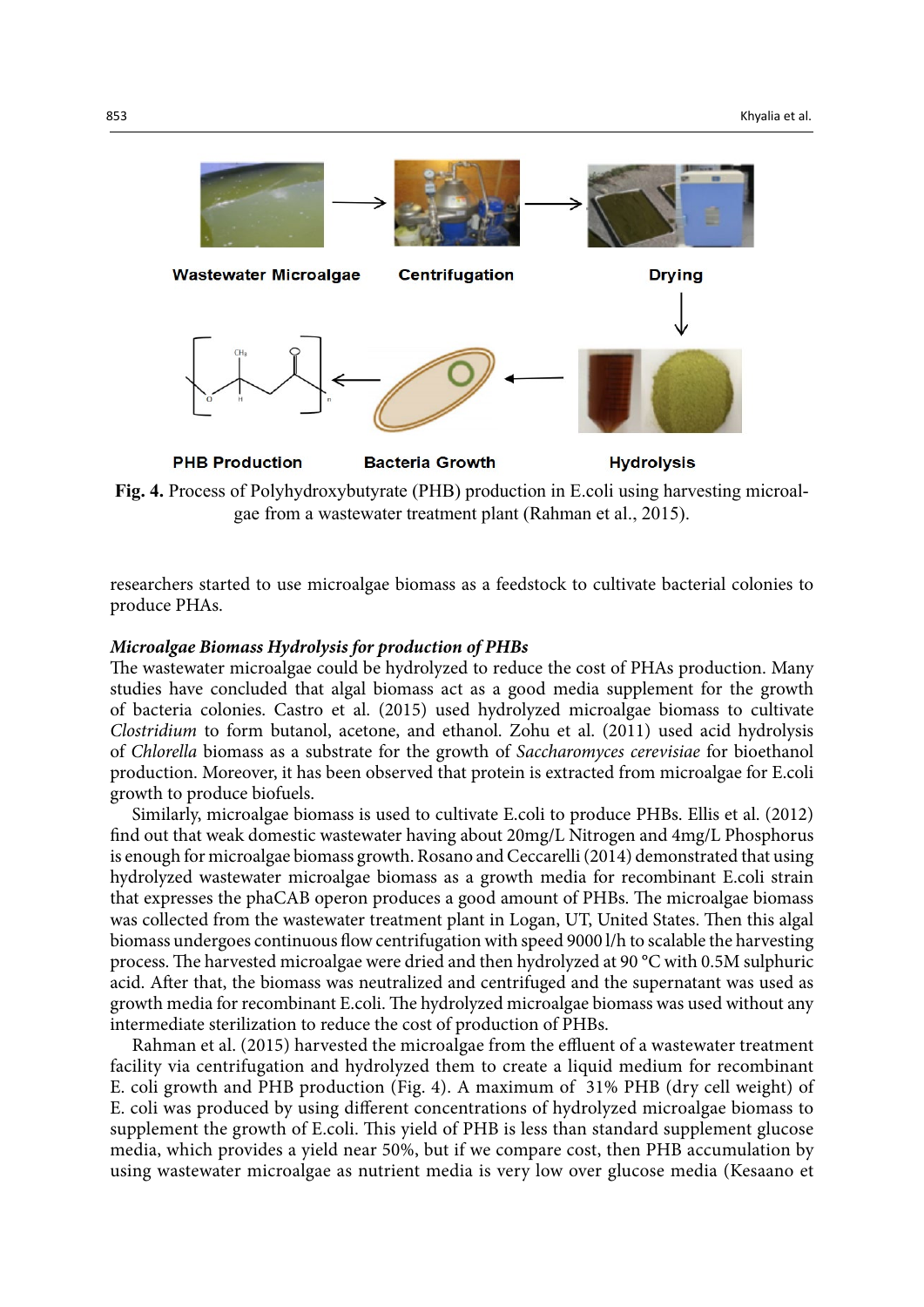

**Fig. 5.** Wet Lipid Extraction Procedure in bio-refinery to produce various products including the bio-polymer Polyhydroxybutyrate (PHB) (Rahman and Miller, 2017).

al., 2014). Moreover, the recombinant bacteria used for bioplastic synthesis using microalgae biomass could be used again and again by just changing the genetic makeup of bacteria. So this also makes bioplastic production a more economically feasible process with the help of algal biomass.

#### *Bio-refinery approach for PHBs production by using Microalgae biomass*

The wastewater microalgae acts as a feedstock to produce multiple products in this approach. This microalgae species (Scenedesmus obliquus), which occurs naturally in wastewater, was cultivated in Solar Simulated Bioreactors and then harvested to obtain various products. Wet Lipid Extraction Procedure (WLEP) is a bio-refinery model that is commonly used. Basically, WLEP generates three products: the first stage produce acetone, butanol and ethanol by anaerobic fermentation of Clostridium saccharoperbutylacetonicum N1-4 using hydrolyzed algal biomass, the second stage produce biodiesel by transesterification of lipids using algal biomass and in the third stage, biopolymer (PHBs) are formed by recombinant E.coli using algal biomass as growth media (Brennan and Owende, 2010; Huo et al., 2011; Gerardo et al., 2015) as shown through Fig.5.

Anthony and Sims (2013) focused on multiple products formed through bio-refinery approach by cultivated S. obliquus, single strain microalgae in photo-bioreactor. But it is economically less feasible due to the high cost of photo-bioreactor and using single strain microalgae lead to biased results due to psychological biomass makeup. So mixed cultured microalgae source is better for wastewater remediation and biopolymer synthesis like PHB.

Rahman and Miller (2017) demonstrated the harvesting technique and WLEP bio-refinery method. In this study, they first harvested the wastewater microalgae then an aqueous solution was formed via WELP. To prepare E.coli culture, the aqueous solution was neutralized followed by sterilization. The four different growth media were used to grow recombinant E.coli. The highest PHB yield of 7.8% (percentage of dry cell weight) was observed in centrifuged microalgae using aqueous phase media and other aqueous phase media from corn starch, potato starch and alum-harvested microalgae yield was approximately 1%, 2%, and 0%, respectively. The high yield PHB was produced using WELP in the above two studies, but the high economic cost was still a limitation.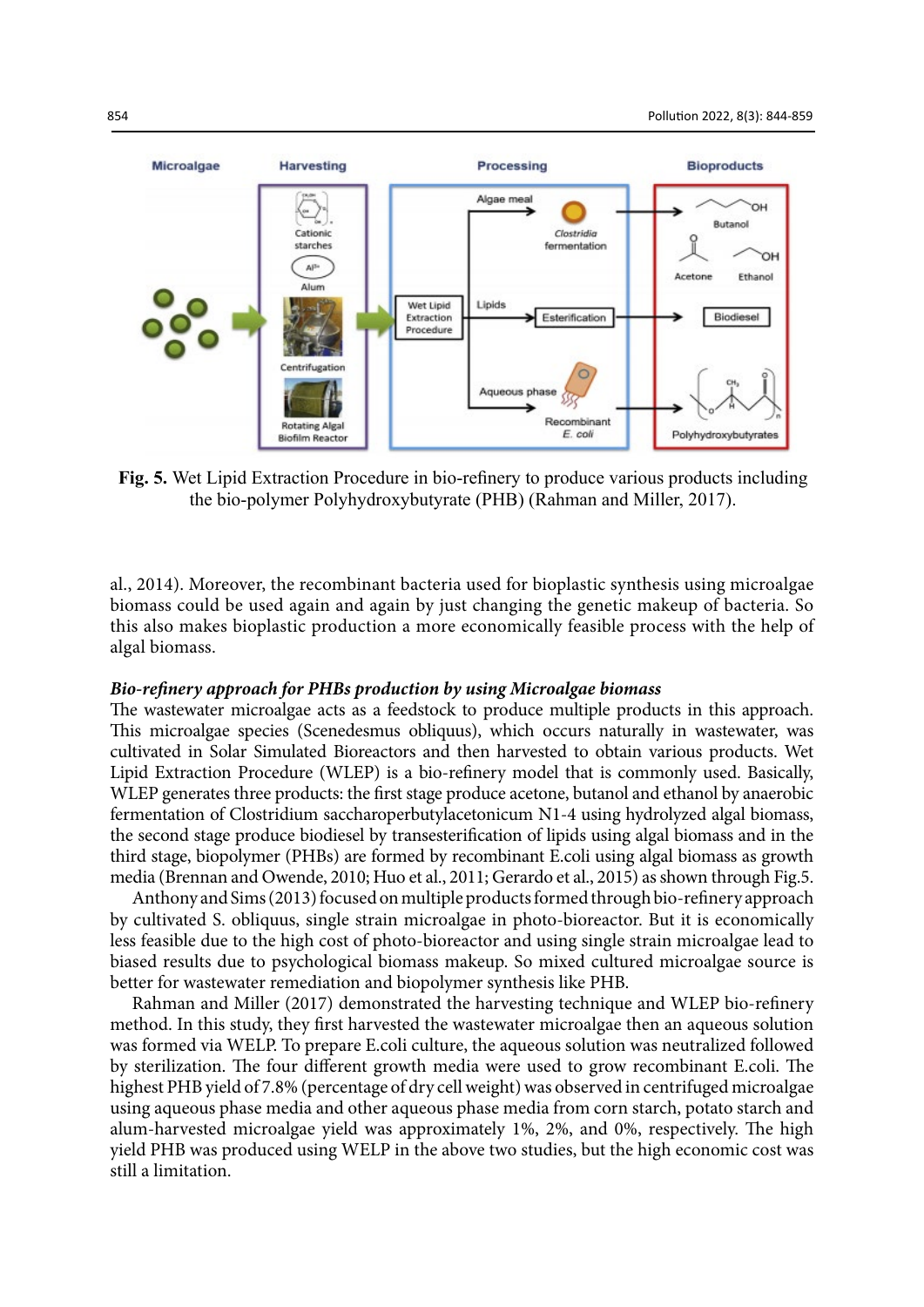## *Genetic Engineering of microalgae strains to produce PHA*

In biofuel production, using genetically recombinant microalgae is common, but the usage is restricted to bioplastic synthesis. Little research has been done on how genetically engineered microalgae strain increased biopolymer production (Rahman et al., 2013). Hempel et al. (2011) studied the complete PHB formation pathway by genetically engineered *R. eutropha* H16 into *P. tricornutum*. The result of the study was quite impressive as after seven days of culturing PHB was about 10.6% (% dry cell weight). Castro et al. (2015) concluded that PHB production by E.coli using genetically engineered wastewater microalgae produces more PHB approximately 31% and potentially more economically viable. By comparing different production technology for PHBs production, it was concluded that the genetically recombinant microalgae were unable to give good yield than genetically recombinant *E.coli* produce using glucose as a source of energy and food. In addition, the cost of PHB polymer by genetically engineered microalgae is significantly more than PHB produced by natural resources like corn, sugarcane or potato. However, more genetically advanced technologies may come to enhance the overall production of PHB by using microalgae.

#### **LCA OF BIOPLASTIC PRODUCED BY USING MICROALGAE BIOMASS**

There are few studies available, which describe the Life Cycle Assessment (LCA) of bioplastic from microalgae (Atiwesh et al;, 2021; Chen and Quinn, 2021). Beckstrom (2019) had compared the greenhouse gas contribution of various microalgae cultivation systems used for bioplastic synthesis . Authors found that cyclic flow photo-bioreactors showed better impact than open cultivation ponds. Bussa et al. (2019) compared the environmental impact of PLA, derived using microalgae and plant-based source and found that microalgae route contribute less terrestrial eco-toxicity compared to plant-based PLA. There is a need for more LCA studies, to understand the comparison in better way and rectify the limitations.

## **CHALLENGES** AND **SOLUTIONS**

Microalgae biomass is one of the sustainable steps toward the green environment as bioplastic formed from algal biomass is more eco-friendly than conventional fossils fuel-based plastic. But there are some issues which need to be resolved. As microalgae are diverse, there are many classes and species of microalgae which are yet to be identified. So the selection of species for the experiment is complex, and more research is required to explore the properties and efficiency of each species. Moreover, algal genetic engineering experiments are limited to laboratory study. Bio-plastic synthesis using miroalgae also result in the emission of harmful greenhouses gases such as carbon dioxide, methane, nitrous oxide during bioplastic degradation (Reddy et al., 2013; Atiwesh et al;, 2021). This problem can be reduced by using methods like incineration, mechanical and chemical recycling. Wang et al. (2016) pointed towards the odor issue during blending of microalgae biomass with Polyethylene (PE), which can be reduced by using absorbent like zeolite or activated charcoal (Thakur et al., 2018). Lack of awareness is also one of the major challenges as most consumers are unfamiliar with the term "bioplastic" and assume that it would be more expensive than conventional plastic ( Rasul et al., 2017). So by creating advertisement and global marketing, this problem can also be resolved.

#### **FUTURE PROSPECT AND CONCLUSION**

A study by Nova Institute has estimated that at the global level bioplastic was produced near about 2.41 million tonnes in 2021 and it was expected that this could reach approximately 7.59 million in 2026 (EB., 2021). Undoubtfully, it can be concluded that the global production of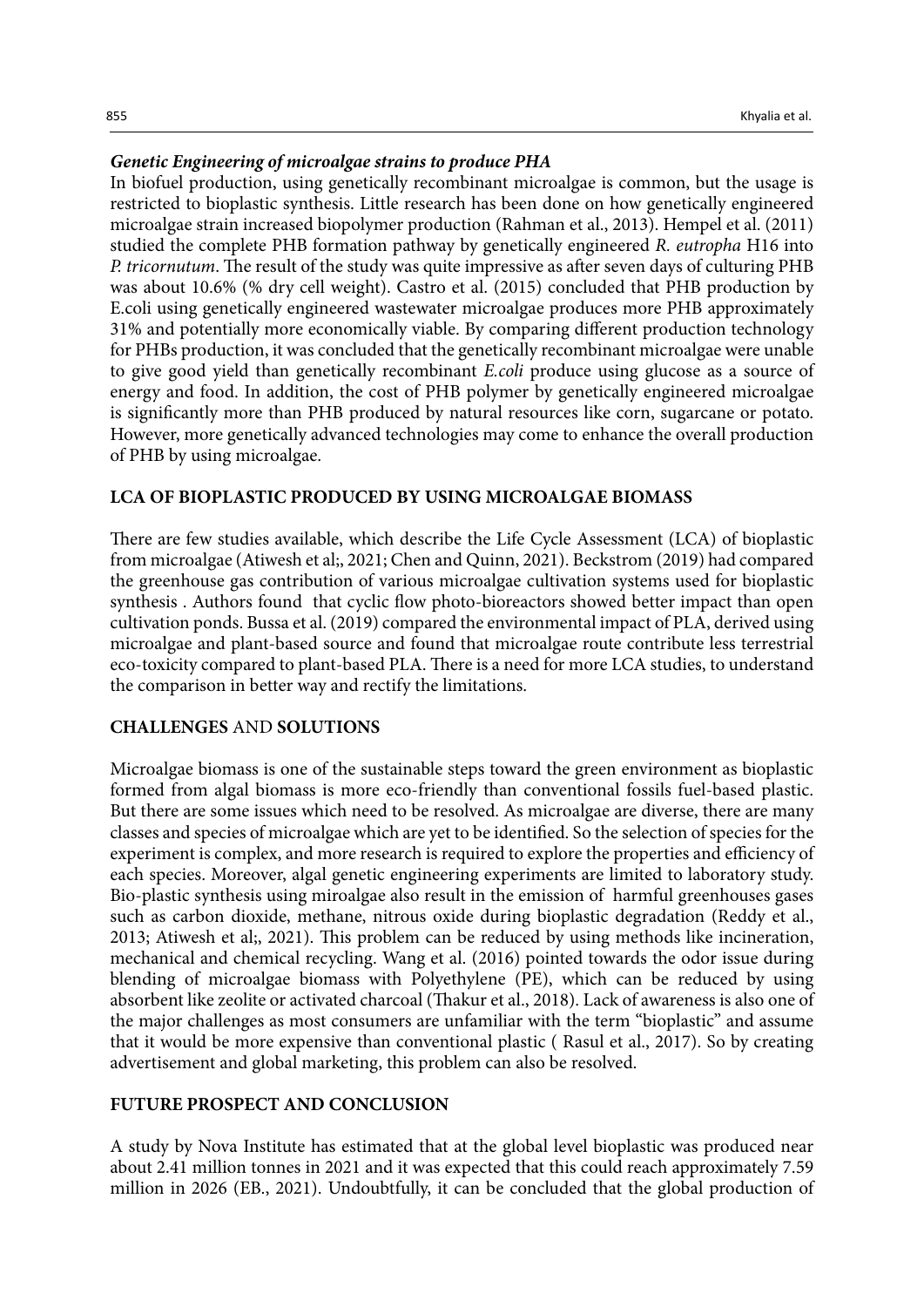bioplastic will increase in the incoming years and microalgae will play an important role in this. In this review paper, the various species of microalgae used for the production of bioplastic, various microalgae cultivation methods, and different techniques used for the synthesis microalgae-based bioplastic were discussed. The most common microalgae species used were *Chlorella* and *Spirulina.* It was found that both open and closed microalgae cultivation methods had their pros and cons. PHBs production using hydrolysed wastewater microalgae biomass is a less costly technique for bioplastic synthesis. However, further research is needed to explore various methods of using microalgae biomass for bioplastic production at a low cost with a higher lifespan, less moisture content, better mechanical, and quicker biodegradability .

#### **ABBREVIATIONS**

|                             | PHAs-Polyhdyroxyakonoates PHBs-Polyhdroxybutyronates | PP-Polypropylene |
|-----------------------------|------------------------------------------------------|------------------|
| <b>PE</b> -Polyethylene     | <b>PLA-Polylactic acid</b>                           |                  |
| <b>PCL-Polycaprolactone</b> | PBS-Polybutylene succinate.                          |                  |

**Grants Support Details:** The present research did not received any financial support.

**Conflicts of Interest:** Authors declare no competing interest.

**Life Science Reporting:** No Life Science threats was practiced in this research.

## **REFERENCES**

- Anthony, R. and Sims, R. (2013). Cationic starch for microalgae and total phosphorus removal from wastewater. J. Appl. Polym. Sci., 130(4), 2572-2578.
- Atiwesh, G., Mikhael, A., Parrish, C. C., Banoub, J. and Le, T. A. T. (2021). Environmental impact of bioplastic use: A review. Heliyon, 7(9), 7918.
- Banerjee, S. and Ramaswamy, S. (2017). Dynamic process model and economic analysis of microalgae cultivation in open raceway ponds. Algal res., 26, 330-340.
- Beckstrom, B.D. (2019). Bioplastic Production from Microalgae with Fuel Co-Products: A Techno-Economic and Life-Cycle Assessment. Dissertation, Colorado State University.
- Brennan, L. and Owende, P. (2010). Biofuels from microalgae—a review of technologies for production, processing, and extractions of biofuels and co-products. Renew. Sustain. Energy Rev., 14(2), 557- 577.
- Bulota, M. and Budtova, T. (2015). PLA/algae composites: morphology and mechanical properties. Composites Part A: Appl. Sci. Manuf., 73, 109-115.
- Bussa, M., Eisen, A., Zollfrank, C. and Röder, H. (2019). Life cycle assessment of microalgae products: State of the art and their potential for the production of polylactid acid. J. Clean. Prod., 213, 1299- 1312.
- Casabianca, S., Capellacci, S., Penna, A., Cangiotti, M., Fattori, A., Corsi, I., ... and Carloni, R. (2020). Physical interactions between marine phytoplankton and PET plastics in seawater. Chemosphere, 238, 124560.
- Castro, Y. A., Ellis, J. T., Miller, C. D. and Sims, R. C. (2015). Optimization of wastewater microalgae saccharification using dilute acid hydrolysis for acetone, butanol, and ethanol fermentation. Appl. Energy, 140, 14-19.
- Chen, P. H. and Quinn, J. C. (2021). Microalgae to biofuels through hydrothermal liquefaction: Opensource techno-economic analysis and life cycle assessment. Appl. Energy, 289, 116613.
- Chhandama, M. V. L., Satyan, K. B., Changmai, B., Vanlalveni, C. and Rokhum, S. L. (2021). Microalgae as a feedstock for the production of biodiesel: A review. Bioresour. Technol. Rep., 15, 100771.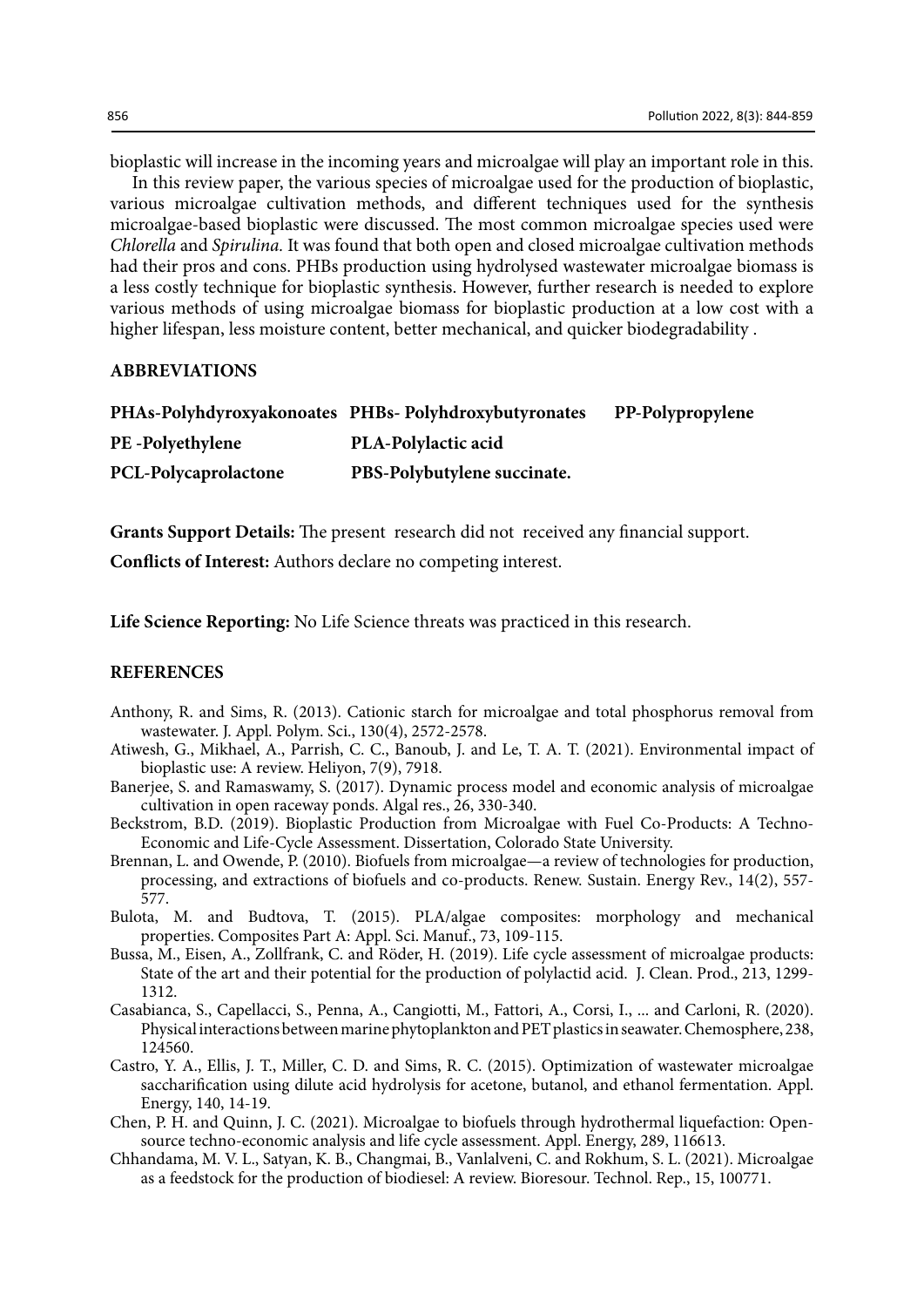- Ciapponi, R., Turri, S. and Levi, M. (2019). Mechanical reinforcement by microalgal biofiller in novel thermoplastic biocompounds from plasticized gluten. Materials, 12(9), 1476.
- Cinar, O. S., Chong, Z. K., Kucuker, M. A., Wieczorek, N., Cengiz, U. and Kuchta, K. (2020). Bioplastic production from microalgae: a review. Int. J. Environ. Res. Public Health , 17(11), 3842.
- Cleetus, C., Thomas, S. and Varghese, S. (2013). Synthesis of petroleum-based fuel from waste plastics and performance analysis in a CI engine. J. Energy., 2013, 10.
- De Stephanis, R., Giménez, J., Carpinelli, E., Gutierrez-Exposito, C. and Cañadas, A. (2013). As main meal for sperm whales: plastics debris. Mar. Pollut. Bull., 69, 206-214 .
- Debowski, M., Zielinski, M., Krzemieniewski, M., Dudek, M. and Grala, A. (2012). Microalgae– cultivation methods. Pol. J. Nat. Sci., *2*(27).
- Dianursanti, Khalis, S.A. (2018). The Effect of Compatibilizer Addition on Chlorella Vulgaris Microalgae Utilization as a Mixture for Bioplastic. E3S Web of Conferences (Vol. 67, p. 03047). EDP Sciences.
- Dianursanti, Noviasari, C., Windiani, L. and Gozan, M. (2019, April). Effect of compatibilizer addition in Spirulina platensis based bioplastic production. In AIP Conference Proceedings (Vol. 2092, No. 1, p. 030012). AIP Publishing LLC.
- EB (2018). Fact Sheet, European Bioplastics: What are the bioplastics? European Bioplastics (Electronics Version). Retrieved 29 November 2021 from https://www.european-bioplastics.org/
- EB. (2021).Bioplastics Market Development Update 2021. Euopean Bioplastics, nova-Institute (Electronic Version). https://www.european-bioplastics.org/market/
- Ellis, J. T., Hengge, N. N., Sims, R. C. and Miller, C. D. (2012). Acetone, butanol, and ethanol production from wastewater algae. Bioresour. Technol., 111, 491-495.
- Enamala, M. K., Enamala, S., Chavali, M., Donepudi, J., Yadavalli, R., Kolapalli, B., ... and Kuppam, C. (2018). Production of biofuels from microalgae-A review on cultivation, harvesting, lipid extraction, and numerous applications of microalgae. Renew. Sustain. Energy Rev., 94, 49-68.
- Fabra, M. J., Martínez-Sanz, M., Gómez-Mascaraque, L. G., Gavara, R. and López-Rubio, A. (2018). Structural and physicochemical characterization of thermoplastic corn starch films containing microalgae. Carbohydr. Polym., 186, 184-191.
- Gandini, A. and Lacerda, T. M. (2015). From monomers to polymers from renewable resources: Recent advances. Prog. Polym. Sci., 48, 1-39.
- Gerardo, M. L., Van Den Hende, S., Vervaeren, H., Coward, T. and Skill, S. C. (2015). Harvesting of microalgae within a biorefinery approach: A review of the developments and case studies from pilotplants. Algal Res., 11, 248-262.
- Hempel, F., Bozarth, A.S., Lindenkamp, N., Klingl, A., Zauner, S., Linne, U., Steinbüchel, A. and Maier, U.G. (2011). Microalgae as bioreactors for bioplastic production. Microb. Cell Fact., 10(1), 1-6.
- Huo, Y. X., Cho, K. M., Rivera, J. G. L., Monte, E., Shen, C. R., Yan, Y. and Liao, J. C. (2011). Conversion of proteins into biofuels by engineering nitrogen flux. Nat. Biotechnol., 29(4), 346-351.
- Johnsson, N. and Steuer, F. (2018). Bioplastic Material from Microalgae: Extraction of Starch and PHA from Microalgae to Create a Bioplastic Material. Dissertation, KTH Royal Institute of Technology: Stockholm, Sweden.
- Kesaano, M. and Sims, R. C. (2014). Algal biofilm based technology for wastewater treatment. Algal Res., 5, 231-240.
- Khanna, S. and Srivastava, A. K. (2005). Recent advances in microbial polyhydroxyalkanoates. Process. Biochem., 40(2), 607-619.
- Knuckey, R.M., Brown, M.R., Robert, R. and Frampton, D.M.F. (2006). Production of microalgal concentrates by flocculation and their assessment as aquaculture feeds. Aquac. Eng., 35, 300–313
- Kusmayadi, A., Leong, Y. K., Yen, H. W., Huang, C. Y. and Chang, J. S. (2021). Microalgae as sustainable food and feed sources for animals and humans–biotechnological and environmental aspects. Chemosphere, 271, 129800.
- Li, G., Zhang, J., Li, H., Hu, R., Yao, X., Liu, Y., Zhou, y. and Lyu, T. (2021). Towards high-quality biodiesel production from microalgae using original and anaerobically-digested livestock wastewater. Chemosphere, 273, 128578.
- Madadi, R., Maljaee, H., Serafim, L. S. and Ventura, S. P. (2021). Microalgae as contributors to produce biopolymers. Mar. Drugs, 19(8), 466.
- Marichelvam, M. K., Jawaid, M. and Asim, M. (2019). Corn and rice starch-based bio-plastics as alternative packaging materials. Fibers, 7(4), 32.
- Mathimani, T. and Pugazhendhi, A. (2019). Utilization of algae for biofuel, bio-products and bio-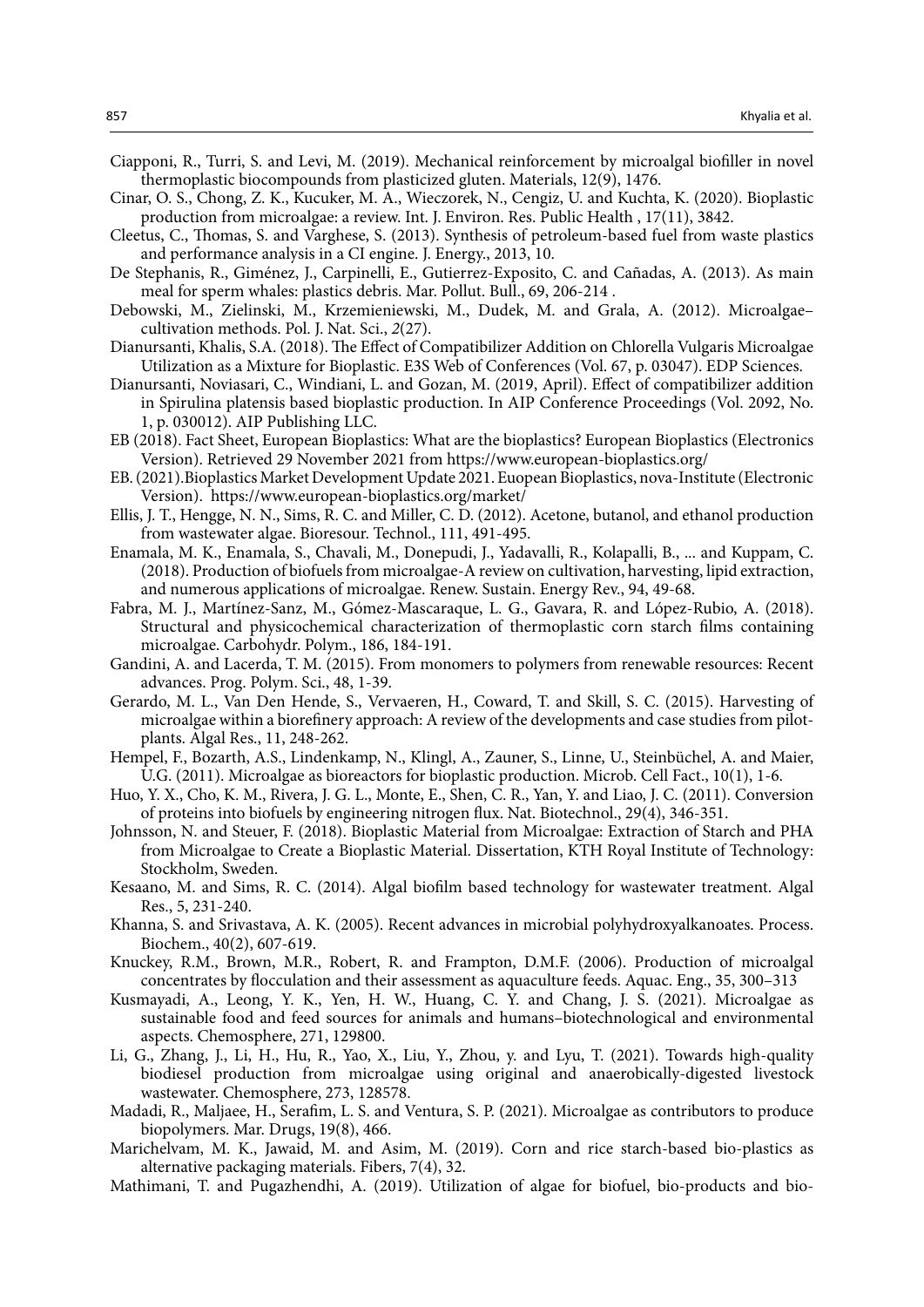remediation. Biocatal. Agric. Biotechnol., 17, 326-330.

- Monshupanee, T., Nimdach, P. and Incharoensakdi, A. (2016). Two-stage (photoautotrophy and heterotrophy) cultivation enables efficient production of bioplastic poly-3-hydroxybutyrate in autosedimenting cyanobacterium. Sci. Rep. , 6, 37121.
- Moshood, T. D., Nawanir, G., Mahmud, F., Mohamad, F., Ahmad, M. H. and AbdulGhani, A. (2022). Biodegradable plastic applications towards sustainability: A recent innovations in the green product. Clea. Eng. Tech., 100404.
- Musa, M., Ayoko, G. A., Ward, A., Rösch, C., Brown, R. J. and Rainey, T. J. (2019). Factors affecting microalgae production for biofuels and the potentials of chemometric methods in assessing and optimizing productivity. Cells, 8(8), 851.
- Onen Cinar, S., Chong, Z. K., Kucuker, M. A., Wieczorek, N., Cengiz, U. and Kuchta, K. (2020). Bioplastic production from microalgae: a review. Int. J. Environ. Res. Public Health, 17(11), 3842.
- Otsuki, T., Zhang, F., Kabeya, H. and Hirotsu, T. (2004). Synthesis and tensile properties of a novel composite of Chlorella and polyethylene. J. Appl. Polym. Sci., 92, 812–816.
- Rahman, A. and Miller, C. D. (2017). Microalgae as a source of bioplastics. (In Rastogi, R. P., Pandey, A. and Madamwar, D., Algal green chemistry (pp. 121-138). Elsevier.)
- Rahman, A., Linton, E., Hatch, A. D., Sims, R. C. and Miller, C. D. (2013). Secretion of polyhydroxybutyrate in Escherichia coli using a synthetic biological engineering approach. J. Biol. Eng., 7(1), 1-9.
- Rahman, A., Putman, R. J., Inan, K., Sal, F. A., Sathish, A., Smith, T., ... and Miller, C. D. (2015). Polyhydroxybutyrate production using a wastewater microalgae based media. Algal res., 8, 95-98.
- Rasul, I., Azeem, F., Siddique, M. H., Muzammil, S., Rasul, A., Munawar, A., Afzal, M., Ali, M.A. and Nadeem, H. (2017). Algae Biotechnology: A Green Light for Engineered Algae. (In Zia, K.M., Zuber, M., Ali, M.) Algae Based Polymers, Blends, and Composites (pp. 301-334). Elsevier.)
- Reddy, R. L., Reddy, V. S. and Gupta, G. A. (2013). Study of bio-plastics as green and sustainable alternative to plastics. Int. J. Emerg. Technol. Adv. Eng., 3(5), 76-81.
- Rosano, G. L. and Ceccarelli, E. A. (2014). Recombinant protein expression in Escherichia coli: advances and challenges. Front. Microbiol., 5, 172.
- Ross, G., Ross, S. and Tighe, B. J. (2017). Bioplastics: new routes, new products. (In Gilbert, M. (8), Brydson's Plastics Materials (pp 631-652).Elsevier.)
- Sabathini, H. A., Windiani, L. and Gozan, M. (2018). Mechanical Physicial properties of chlorella-PVA based bioplastic with ultrasonic homogenizer. In E3S Web of Conferences (Vol. 67, p. 03046). EDP Sciences.
- Siddiki, S. Y. A., Mofijur, M., Kumar, P. S., Ahmed, S. F., Inayat, A., Kusumo, F., ... and Mahlia, T. M. I. (2022). Microalgae biomass as a sustainable source for biofuel, biochemical and biobased valueadded products: An integrated biorefinery concept. Fuel, 307, 121782.
- Singh, R. N. and Sharma, S. (2012). Development of suitable photobioreactor for algae production–A review. Renew. Sustain. Energy Rev., 16(4), 2347-2353.
- Suparmaniam, U., Lam, M. K., Uemura, Y., Lim, J. W., Lee, K. T. and Shuit, S. H. (2019). Insights into the microalgae cultivation technology and harvesting process for biofuel production: A review. Renew. Sustain. Energy Rev., 115, 109361
- Thakur, S., Chaudhary, J., Sharma, B., Verma, A., Tamulevicius, S. and Thakur, V. K. (2018). Sustainability of bioplastics: Opportunities and challenges. Curr. Opin. Green Sustainable Chem., 13, 68-75.
- Tibbetts, S.M., Milley, J.E., Lall, S.P. (2015). Chemical composition and nutritional properties of freshwater and marine microalgal biomass cultured in photo-bioreactors. J. Appl. Phycol., 27, 1109–1119.
- Toro, C., Reddy, M. M., Navia, R., Rivas, M., Misra, M. and Mohanty, A. K. (2013). Characterization and application in biocomposites of residual microalgal biomass generated in third generation biodiesel. J. Polym. Environ., 21(4), 944-951.
- Torres, S., Navia, R., Campbell Murdy, R., Cooke, P., Misra, M. and Mohanty, A.K. (2015). Green Composites from Residual Microalgae Biomass and Poly (butylene adipate- co -terephthalate): Processing and Plasticization. ACS Sustain. Chem. Eng., 3, 614–624.
- Wang, K. (2014). Bio-Plastic Potential of Spirulina Microalgae. Dissertation, The University of Georgia, USA.
- Wang, K., Mandal, A., Ayton, E., Hunt, R., Zeller, M. A. and Sharma, S. (2016). Modification of protein rich algal-biomass to form bioplastics and odor removal. (In Dhillon, G. S., Protein byproducts (pp. 107-117). Academic Press.)
- WEF (2020). Plastics, the Circular Economy and Global Trade, World Economic Forum Report.http://